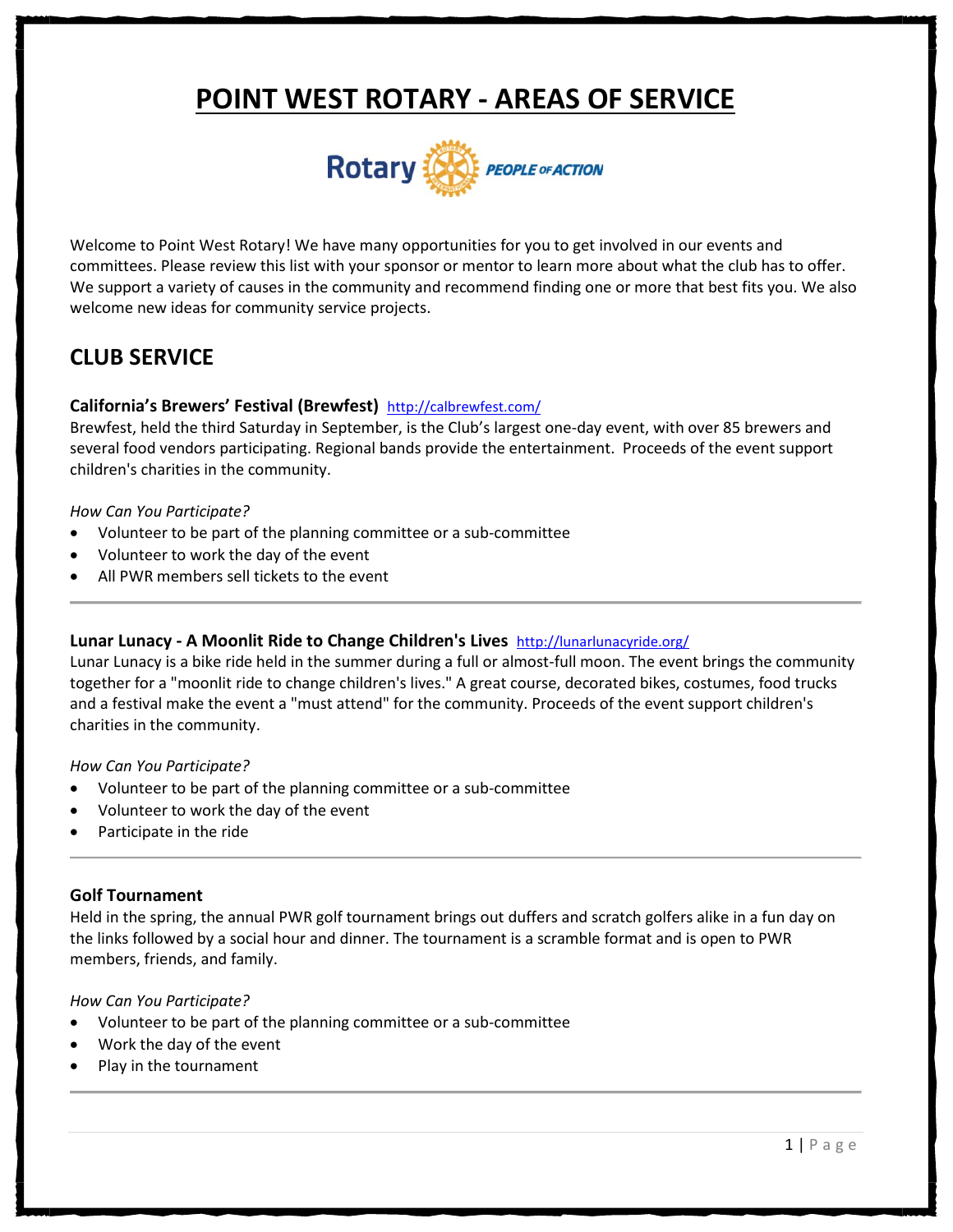# **Demotion Party**

It is a celebratory party to honor the outgoing Club President held the last week of June just prior to the end of the Rotary year. All members are encouraged to attend to honor the President and enjoy a lively social event.

#### *How Can You Participate?*

- Volunteer to be a member of the demotion party planning committee
- Attend the party

#### **Cocktail Party**

PWR members and spouses or significant others attend a cocktail party at the home of one of our members for an evening of fun, food, and friendship. The party is a great opportunity for members and guests to meet and get to know one another on a more personal basis.

#### *How Can You Participate?*

- Volunteer to host the cocktail party in your home (at no cost to you)
- Attend the party

#### **Bowling Bash**

The PWR annual Bowling Bash is held in the spring and brings out friendly competition among club members and guests. Enjoy another opportunity to get to know other members better while enjoying a fun evening.

#### *How Can You Participate?*

- Volunteer to be a member of the planning committee
- Join in the fun and bowl

#### **Club Website**

The PWR website is used to provide information to prospective members about the club as well as instructions on how to join. It also provides members with information about current and upcoming events. Club documents (bylaws, constitution, insurance coverage, etc.) as well as pictures and past newsletters are also found on the website.

#### *How Can You Participate?*

• Volunteer to assist in the design and maintenance of the website

#### **Public Image**

PWR and Rotary International provide tremendous support not only to our community but worldwide. It is important to share what we do to help get support for our community efforts and build our membership. Whether our members are tutoring kids in our local schools or helping to eradicate polio in the world, we want to get the word out as to how we are making a difference.

#### *How Can You Participate?*

• Volunteer if you have expertise in the areas of social media, print, radio or television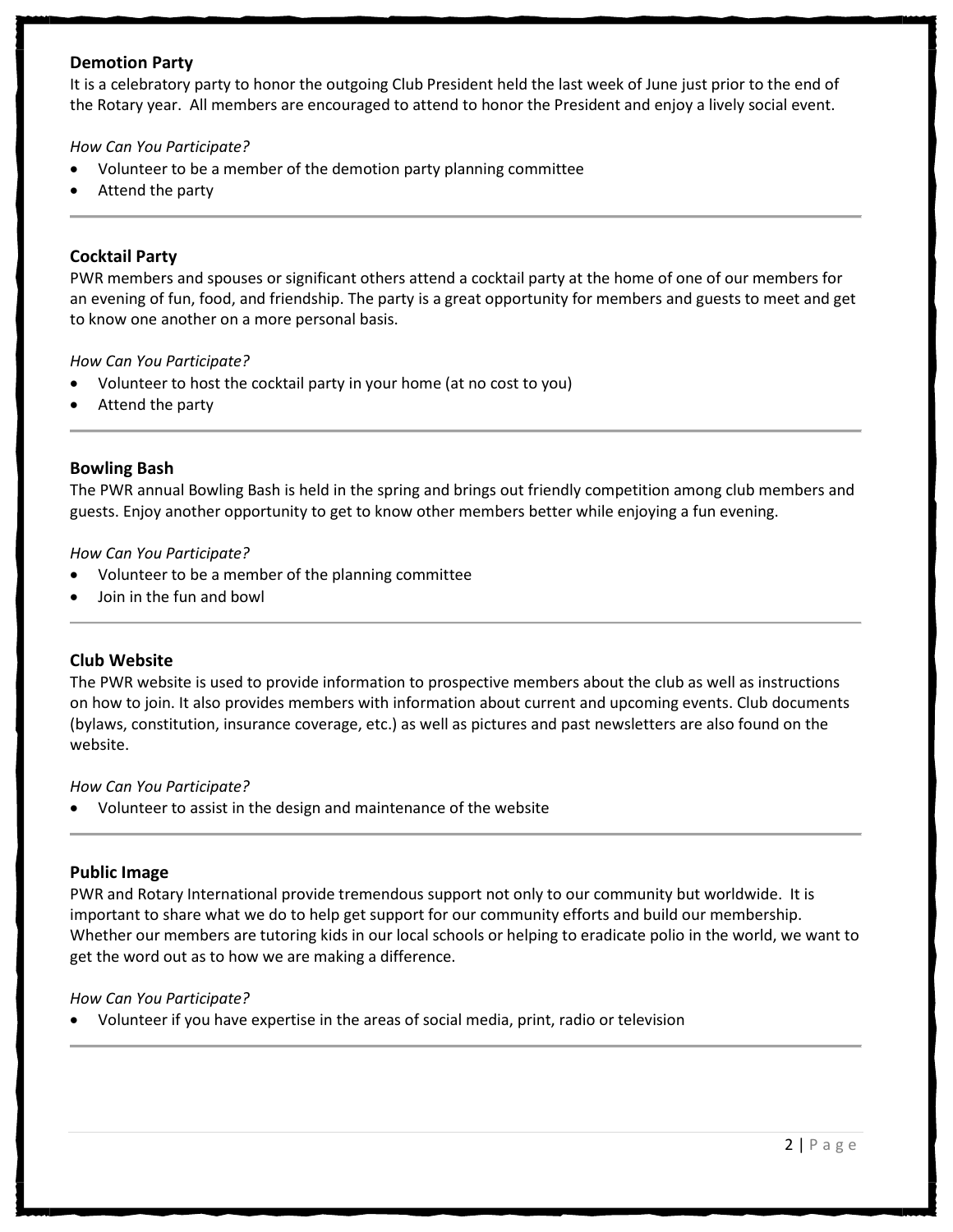# **Grant Review Committee**

The Grant Review Committee meets monthly to review and develop recommendations on grant applications submitted by local community organizations for funding. Applications are vetted and due diligence is done by at least two committee members before a recommendation is made. Final approval of the grant applications is made by the Point West Rotary Club Foundation board.

*How Can You Participate?* Volunteer to be a member of the committee

# **Membership Committee**

The Membership Committee focuses on three areas - attraction of new members, new member engagement and member retention. To continue our many projects, fundraisers and community service activities, we need to build and retain our membership.

*How Can You Participate?* Volunteer to be a member of the committee

#### **Softball Team**

The softball team is comprised of PWR members in fun competition with teams from other Rotary clubs in the District. Games are scheduled from June through August. Members are encouraged to play or attend the games and support our team. The team usually heads to a local pizza parlor to celebrate (or commiserate) after each game.

*How Can You Participate?*

- Join the team
- Attend the games to support the team and enjoy the social time afterwards

# **Newsletter Writers**

The writers assist the newsletter editor by writing about details of each of our weekly meetings for inclusion in the newsletter that is distributed to all club members.

#### *How Can You Participate?*

• Volunteer to be one of the newsletter writers who, on a rotational basis, takes notes during a weekly meeting and provides a summary to the newsletter editor

# **COMMUNITY SERVICE**

# **Salvation Army Bell Ringing**

PWR members volunteer to ring the bell to collect donations in the traditional red kettles for the Salvation Army, usually the week before Christmas. Teams of two Point West Rotarians work one hour shifts at a designated location for one full business day. It's a great way to get into the holiday spirit, greet shoppers, and spread holiday cheer all while raising money for the Salvation Army.

# *How Can You Participate?*

• At least 40 Rotarians are needed to volunteer for one hour each on the designated day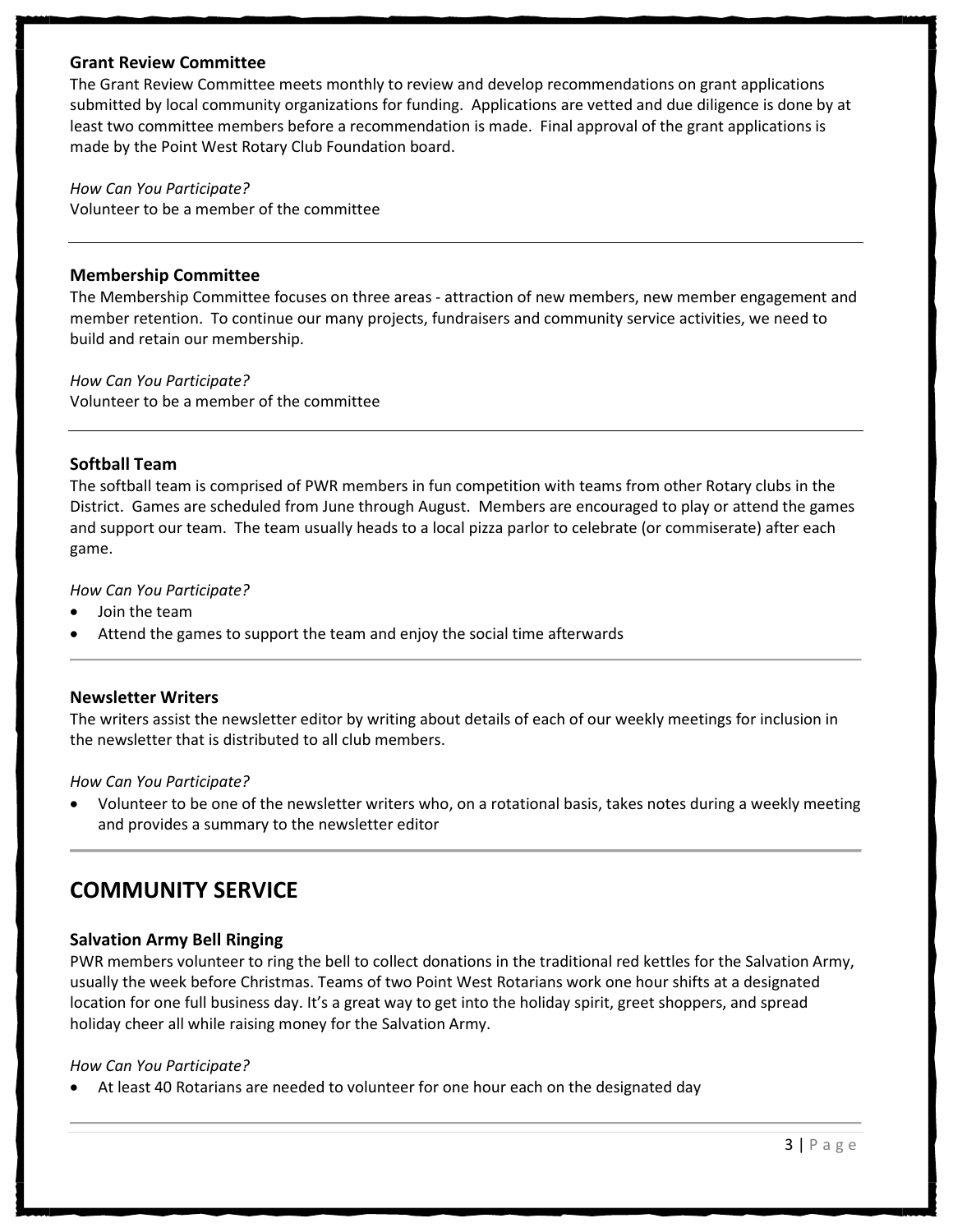# **Salvation Army Food Distribution**

During the Christmas season, PWR members volunteer their time to assist the Salvation Army with their annual food and toy distribution to qualified families in the community. The Salvation Army organizes the event which is usually held at Cal Expo in mid-December.

# *How Can You Participate?*

• Approximately 70 – 80 Rotarians are needed to volunteer a block of at least two hours to distribute food on the designated day

### **Rotarians at Work Day**

On the last Saturday in April each year, Rotarians around the world participate in a community beautification project. Rotarians, spouses, significant others, children, and friends of PWR spend the day making a difference in the local area. This is one of our most worthwhile "hands on" projects.

#### *How Can You Participate?*

• Volunteer to work the day of the event

#### **Encina High Thanksgiving Feast**

PWR provides a full Thanksgiving dinner for students and their families at Encina High, usually held the third week in November.

#### *How Can You Participate?*

• Volunteer to carve turkeys or serve food

#### **California Eagles Golf Program**

California Eagles Golf is a golfing program for those with special needs that is supported by Haggin Oaks Golf Course, Morton Golf, and the First Tee of Sacramento. Volunteers support the athletes on the golf course, at the driving range and on the putting green. Golf experience is not necessary to be a volunteer. The group meets every Tuesday evening (5:30 - 7:00 pm) from May through September. Donating time to this project is a fulfilling and worthwhile experience and makes a difference in the lives of these golfers.

#### *How Can You Participate?*

• Volunteer to be a "coach" to support the special needs golfers

#### **Community Service Awards**

These awards were created to recognize the dedication and efforts of local citizens to make life better for others in our community. The selected awardees are honored at one of our weekly breakfast meetings. Their families and friends are invited to attend this event to honor the recipients. A donation is also made to the charity of choice in the recipient's name, and they receive a plaque to commemorate their award.

#### *How Can You Participate?*

• Volunteer to be a member of the Community Service Awards committee to help develop criteria and select award recipients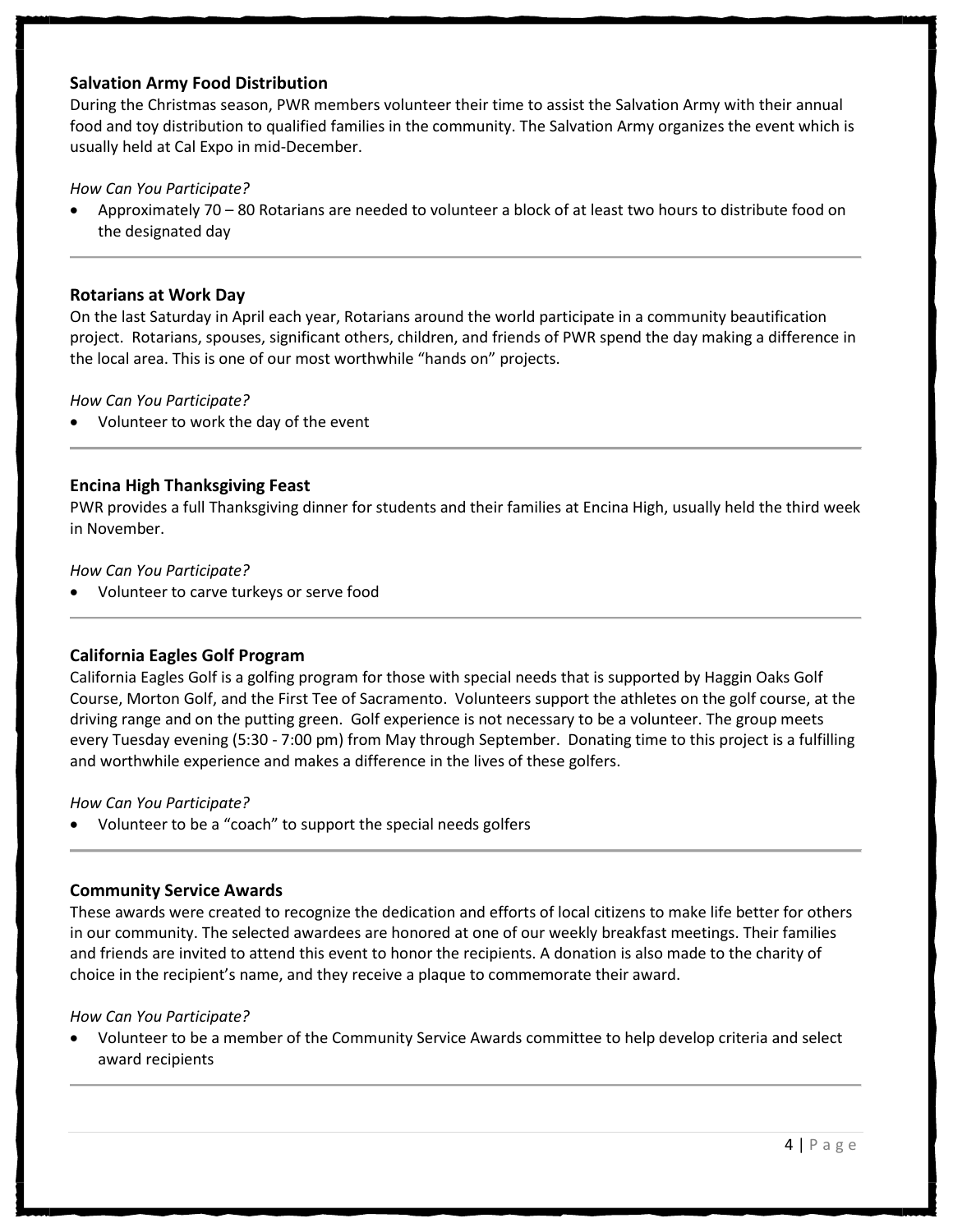# **Blood Donation**

Members are encouraged to donate blood during the annual blood drive at and other times throughout the year. The blood is credited to the Point West Rotary account and is available to club members and their families as well as the community.

### *How Can You Participate?*

• Donate blood to the PWR account

# **VOCATIONAL SERVICE**

#### **Tours of Businesses**

This is an opportunity for club members to tour different local businesses to learn more about what really goes on "behind the scenes." It is a chance to enhance club fellowship and learn more about those who are making a difference in our community. Past businesses that club members have visited are: Folsom Prison, Shriner's Hospital, and KMAX-TV.

#### *How Can You Participate?*

- Identify or recommend an interesting business or service to visit
- Participate in one or more of the tours

# **YOUTH SERVICES**

#### **Scholarship Awards**

PWR members select students from Encina High to receive scholarship awards from the club. The chairperson of the committee first selects a topic for the students to write about, then panel members review the essays and select the students with the best essays to receive monetary awards to assist them in their educational pursuits.

#### *How Can You Participate?*

• Volunteer to be one of the panel members to review the essays, interview the students, and select the students to receive a scholarship award

# **Youth Leadership Conference - "Partners in Leadership"**

"Partners in Leadership" is a one-day conference, held at Sac State in the fall, that brings business leaders/mentors together with juniors and seniors from Encina High School. The purpose is to pair students from Encina with local business leaders in interactive group settings to discuss leadership and ethics, and the how to make good choices when faced with ethical situations.

#### *How Can You Participate?*

- Volunteer to be part of the conference planning committee
- Participate as a business leader/mentor for the conference

#### **Speech Contest**

This is a district-wide competition for high school students. Each year, the district announces the topic for the contest. The initial competition is held at the club level with students from Encina High School competing in our club. The contestants present their speeches at a club meeting and are judged by a panel of PWR members. The